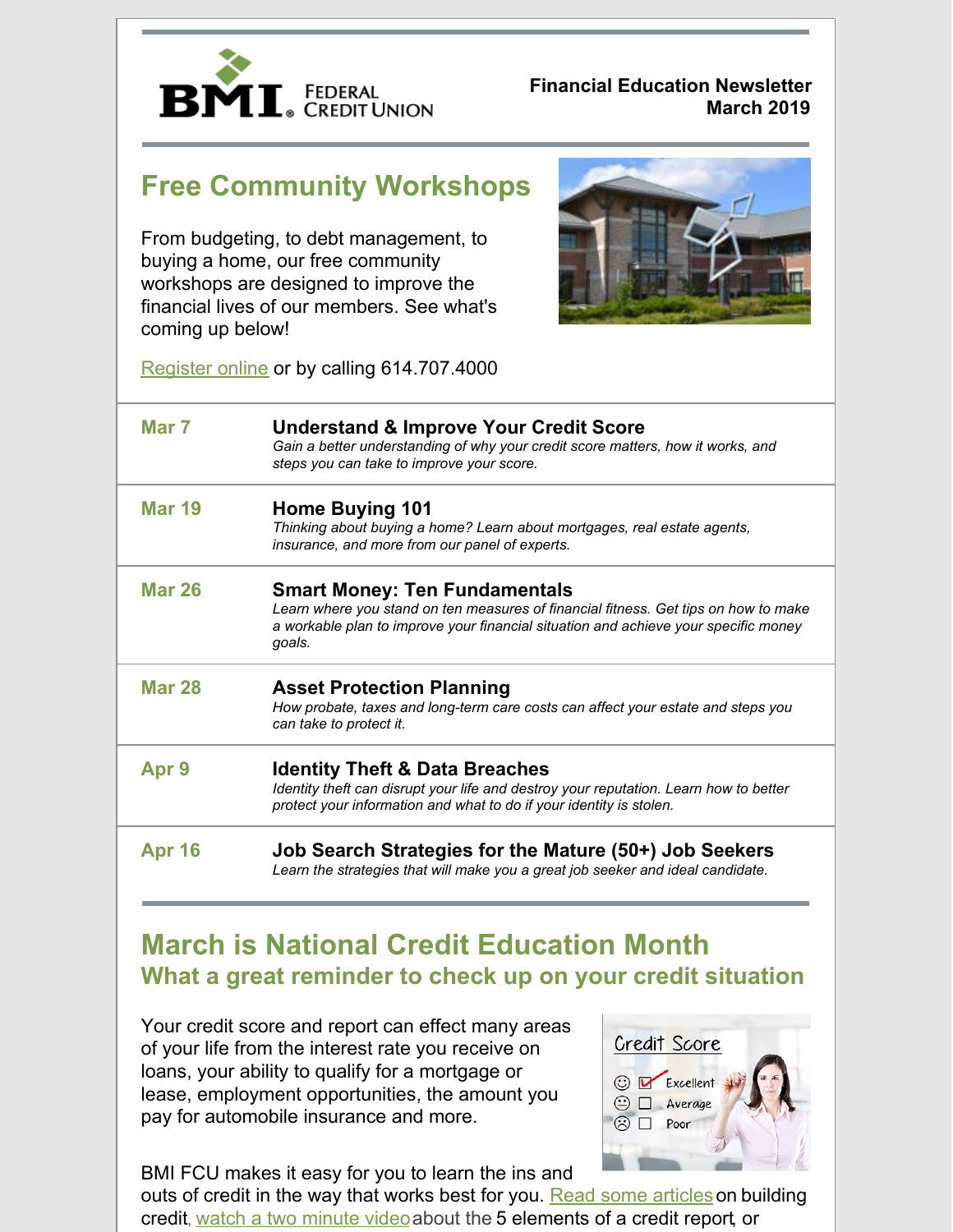complete an online moduleon credit scores and reports.

Looking for more detailed information? Sign up for our free Understand and Improve Your Credit Score community workshop on March 7 at our Dublin location or on September 17 at the Westerville Public Library.

Have a quick question about your specific credit situation? Email a Certified Financial Coach.

Your credit report is one indicator of financial health. Consider March as the month to learn more about your credit situation and what you need to know to maintain or improve your score.

## **Great Products and Offers**

# **March Madness Special!**

### Refinance your auto loan with BMI FCU® and earn a \$200 cash bonus! **\$250**



- √ Affordable Financing
- $\sqrt{}$  No Application Fees
- $\sqrt{\ }$  Competitive Low Rates

\*Click here for complete details.



#### **Right now earn a \$200 cash bonus\*\* when you open a new Home Equity Line of Credit from BMI FCU!**

A Home Equity Line of Credit, offers you a flexible Line of Credit that can be used for a variety of needs because you're using the equity earned on your home.

\*\*See complete details. For Ohio owner occupied properties only.

#### **Free Yourself. Transfer your balances to a BMI FCU Visa® Credit Card.**

Act now for a **0% Intro APR\*\*\*** on Balance Transfers for 6 months from the date of the first transfer. A minimum of \$1,000 balance transfer is required and must be completed within 30 days from date of account opening. After that, your APR will be **9.90% - 17.90%** based on your creditworthiness.



\*\*\*See complete details.

BMI FCU is committed to improving the financial lives of our members and the community we serve. Our award-winning Financial Education Program offers financial education opportunities to our members and the community. Financial Coaching, workshops, and online education are available.